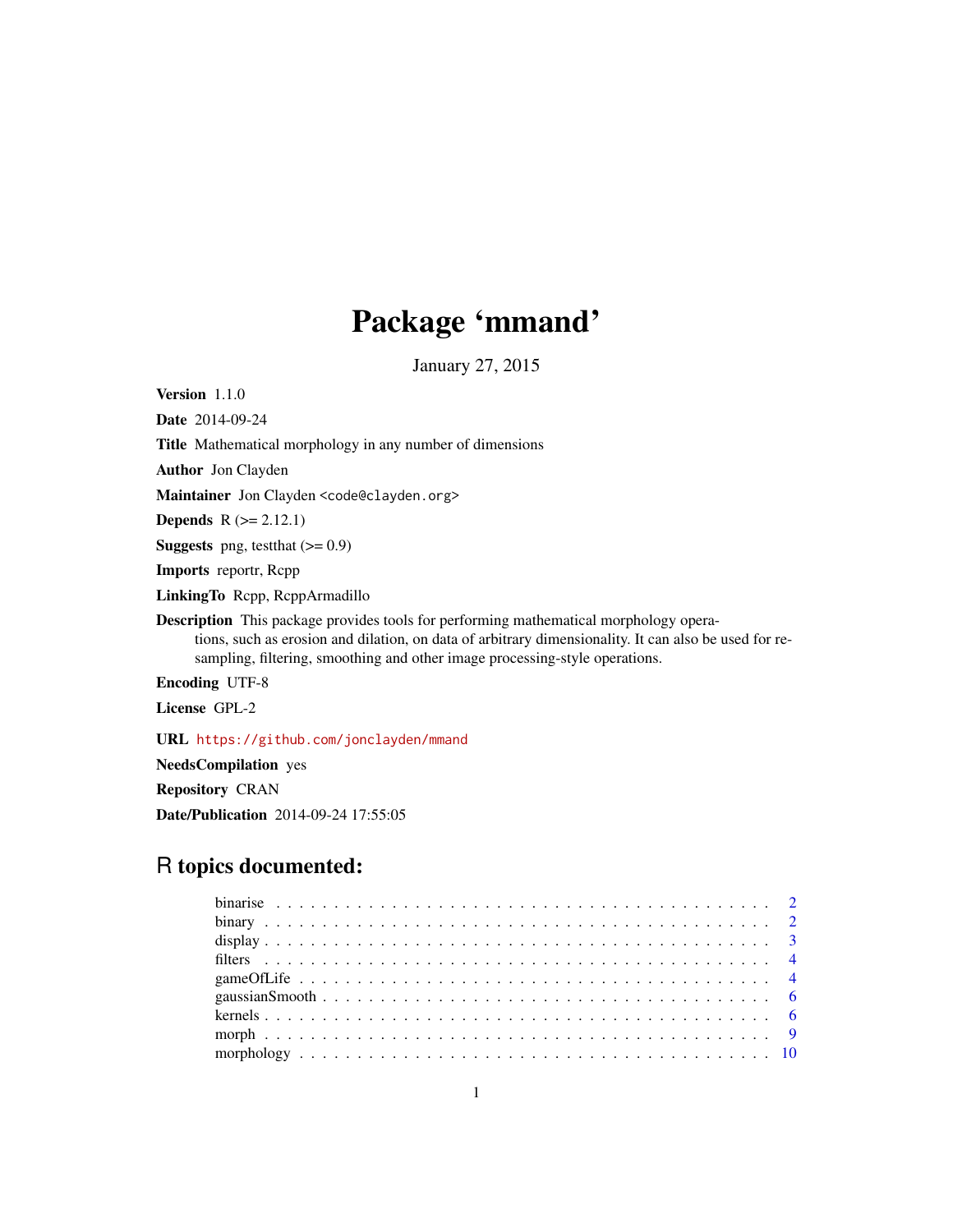<span id="page-1-0"></span>

| ~   | binary |
|-----|--------|
| . . | ╯      |

| Index |  |  |  |  |  |  |  |  |  |  |  |  |  |  | 15 |  |
|-------|--|--|--|--|--|--|--|--|--|--|--|--|--|--|----|--|
|       |  |  |  |  |  |  |  |  |  |  |  |  |  |  |    |  |

<span id="page-1-1"></span>binarise *Binarise a numeric array*

#### Description

This function binarises an array, setting all nonzero elements to unity.

#### Usage

binarise(x)

#### Arguments

x An object that can be coerced to an array, or for which a [morph](#page-8-1) method exists.

#### Value

A morphed array with the same dimensions as the original array.

#### Author(s)

Jon Clayden <code@clayden.org>

#### See Also

[morph](#page-8-1) for the function underlying this operation, and [erode](#page-9-1) for mathematical morphology functions.

binary *Check for a binary array*

#### Description

This function checks whether a numeric array is binary, with only one unique nonzero value, or not.

#### Usage

binary(x)

#### Arguments

x An object that can be coerced to a numeric array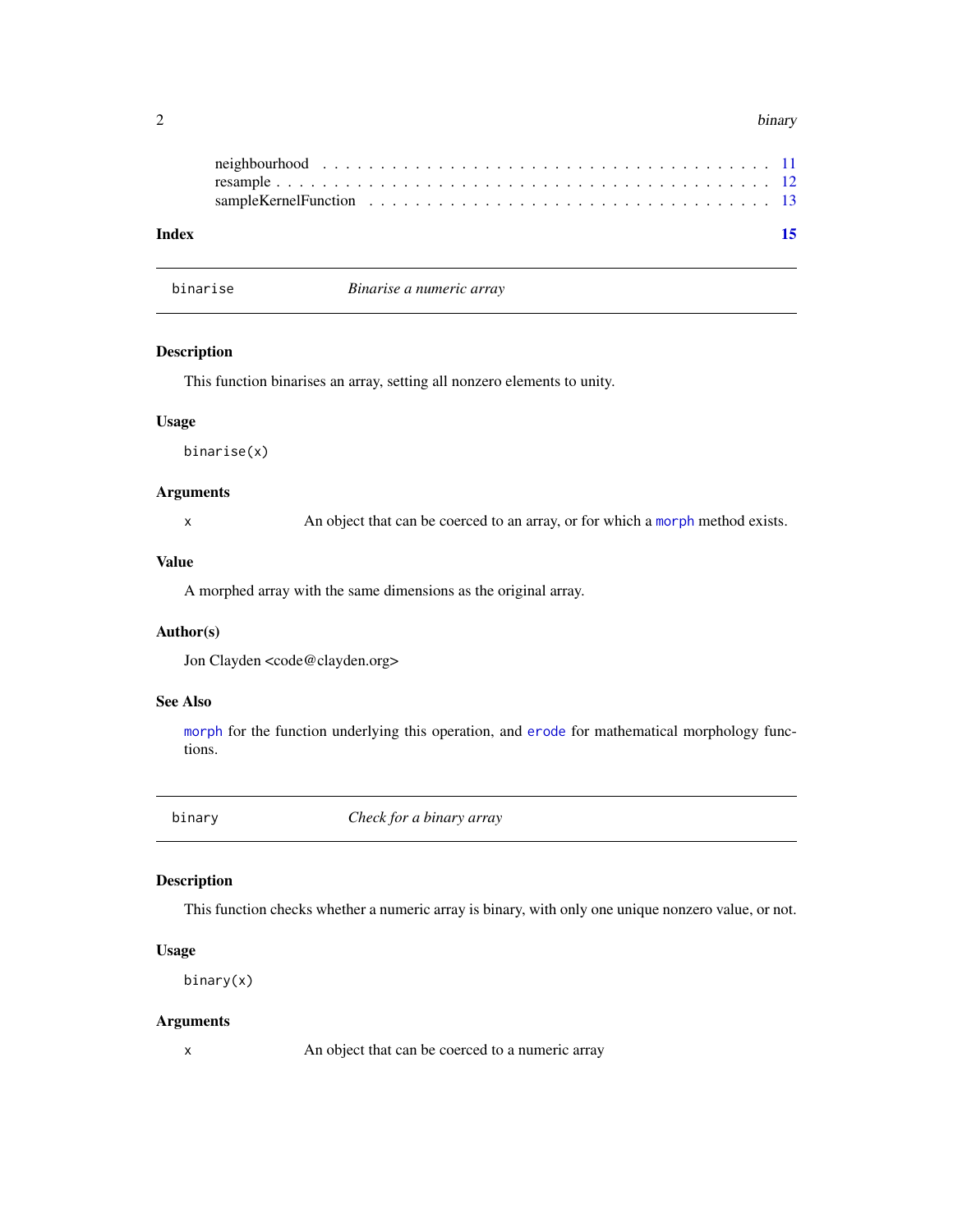#### <span id="page-2-0"></span>display 3

#### Value

A logical value indicating whether the array is binary or not. Binary in this case means that the array contains only one unique nonzero value.

#### Author(s)

Jon Clayden <code@clayden.org>

display *Display a 2D image*

#### Description

This function displays a 2D greyscale image. It is a wrapper around image, with more sensible defaults for images. It is (S3) generic.

#### Usage

```
display(x, \ldots)## Default S3 method:
```

```
display(x, transpose = TRUE, useRaster = TRUE, add = FALSE, \ldots)
```
#### Arguments

| $\mathsf{x}$                           | An object that can be coerced to a numeric matrix.                                 |
|----------------------------------------|------------------------------------------------------------------------------------|
| transpose<br>the conventions of image. | Whether to transpose the matrix before display. This is usually necessary due to   |
| useRaster<br>Passed to image.          | Whether to use raster graphics if possible. This is generally preferred for speed. |
| add                                    | Whether to add the image to an existing plot.                                      |
| .                                      | Additional arguments to image.                                                     |

#### Details

Relative to the defaults for image (from the graphics package), this function transposes and then inverts the matrix along the y-direction, uses a grey colour scale, fills the entire device with the image, and tries to size the image correctly given the dot pitch of the display. Unfortunately the latter is not always possible, due to downstream limitations.

#### Value

This function is called for its side-effect of displaying an image on a new R device.

#### Author(s)

Jon Clayden <code@clayden.org>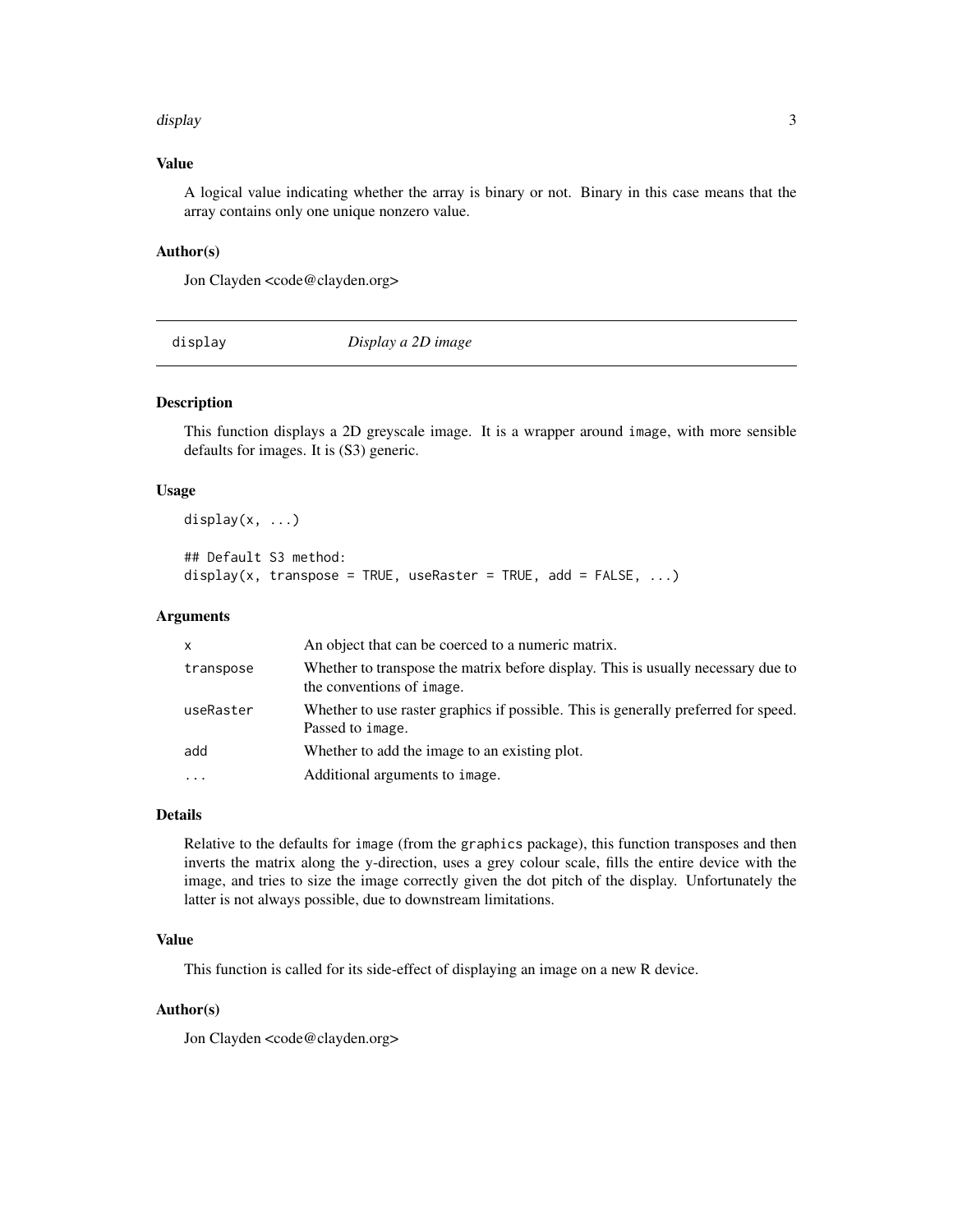<span id="page-3-0"></span>

#### Description

These functions apply mean or median filters to an array.

#### Usage

```
medianFilter(x, kernel)
meanFilter(x, kernel)
```
#### Arguments

|        | An object that can be coerced to an array, or for which a morph method exists. |
|--------|--------------------------------------------------------------------------------|
| kernel | A kernel array, indicating the scope of the filter.                            |

#### Value

A morphed array with the same dimensions as the original array.

#### Author(s)

Jon Clayden <code@clayden.org>

#### See Also

[morph](#page-8-1) for the function underlying this operation, and [kernels](#page-5-1) for kernel-generating functions.

gameOfLife *Conway's Game of Life*

#### <span id="page-3-1"></span>Description

An implementation of Conway's Game of Life, a classical cellular automaton, using the [morph](#page-8-1) function. The [gosperGliderGun](#page-3-1) function provides an interesting starting configuration.

#### Usage

gameOfLife(init, size, density = 0.3, steps = 200, viz = FALSE, tick = 0.5)

gosperGliderGun()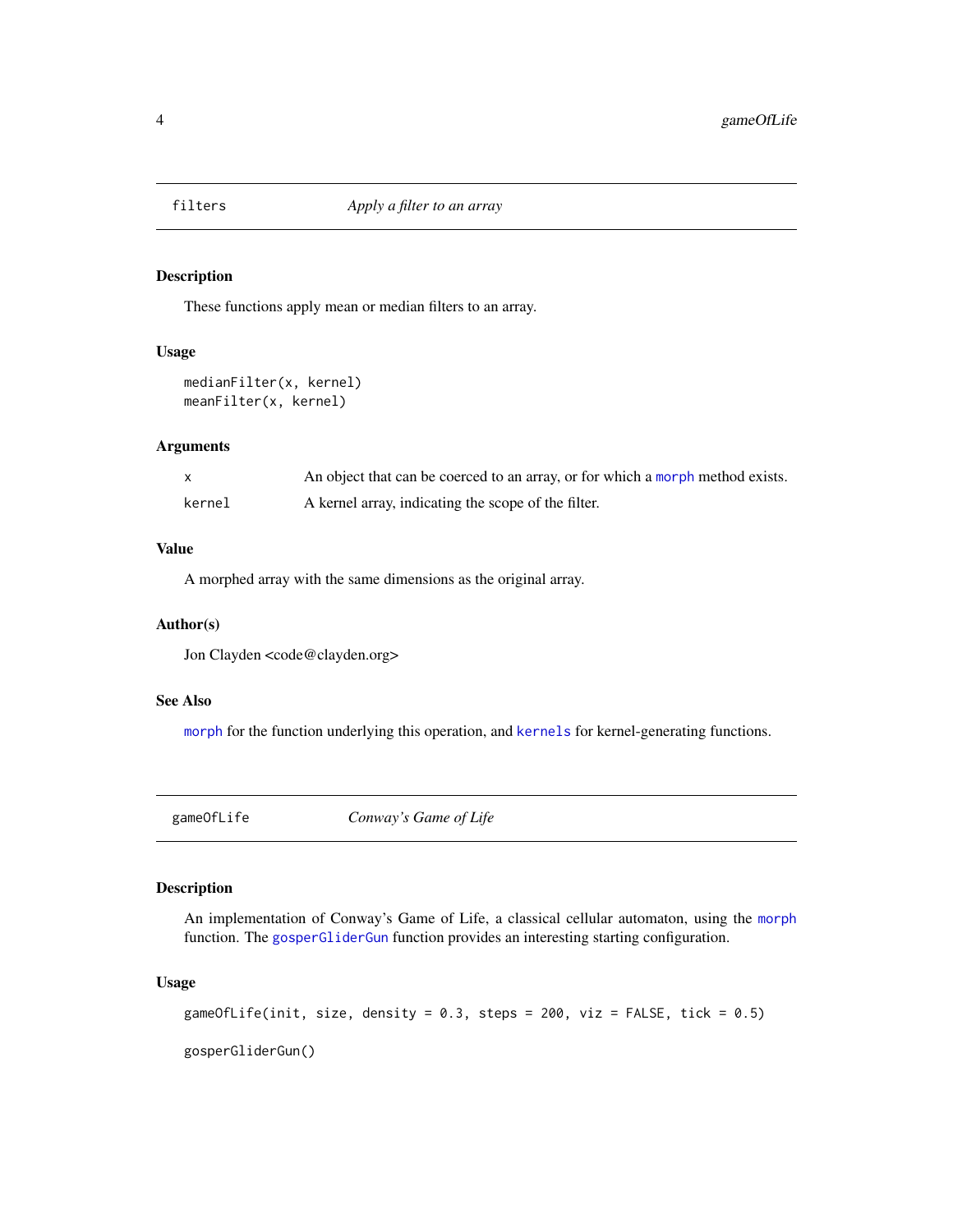#### gameOfLife 5

#### Arguments

| init    | The initial state of the automaton, a binary matrix. If missing, the initial state<br>will be randomly generated, with a population density given by density.                                                                      |
|---------|------------------------------------------------------------------------------------------------------------------------------------------------------------------------------------------------------------------------------------|
| size    | The dimensions of the board. Defaults to the size of init, but must be given<br>if that parameter is missing. If both are specified and size is larger than the<br>dimensions of init, then the latter will be padded with zeroes. |
| density | The approximate population density of the starting state. Ignored if init is<br>provided.                                                                                                                                          |
| steps   | The number of generations of the automaton to simulate.                                                                                                                                                                            |
| viz     | If TRUE, the state of the system at each generation is plotted.                                                                                                                                                                    |
| tick    | The amount of time, in seconds, to pause before plotting each successive gener-<br>ation. Ignored if viz is FALSE.                                                                                                                 |

#### Details

Conway's Game of Life is a simple cellular automaton, based on a 2D matrix of "cells". It shows complex behaviour based on four simple rules. These are:

- 1. Any live cell with fewer than two live neighbours dies, as if caused by under-population.
- 2. Any live cell with two or three live neighbours lives on to the next generation.
- 3. Any live cell with more than three live neighbours dies, as if by overcrowding.
- 4. Any dead cell with exactly three live neighbours becomes a live cell, as if by reproduction.

Live and dead cells are represented by 1s and 0s in the matrix, respectively.

The initial state and the rules above completely determine the behaviour of the system. The Gosper glider gun is an interesting starting configuration that generates so-called "gliders", which propagate across the board.

In principle the size of the board in a cellular automaton is infinite. Of course this is not easy to simulate, but this implementation adds a border of two extra cells around the board on all sides to approximate an infinite board slightly better. These are not visualised, nor returned in the final state.

#### Value

A binary matrix representing the final state of the system after steps generations.

#### Author(s)

Jon Clayden <code@clayden.org>

#### See Also

The [morph](#page-8-1) function, which powers this simulation.

#### Examples

## Not run: gameOfLife(init=gosperGliderGun(), size=c(40,40), steps=50, viz=TRUE)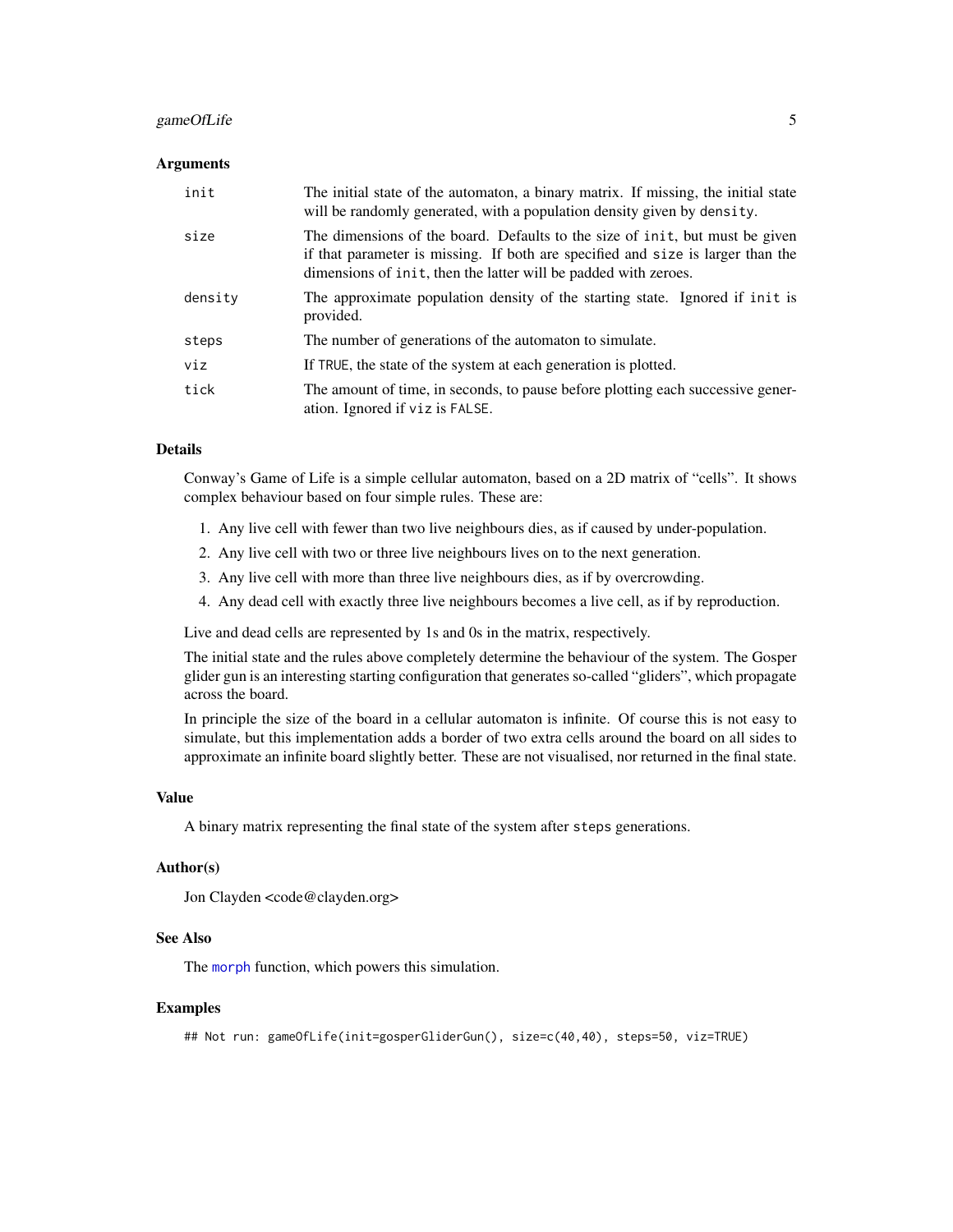<span id="page-5-3"></span><span id="page-5-0"></span>

#### Description

This function smoothes an array using a Gaussian kernel with a specified standard deviation.

#### Usage

```
gaussianSmooth(x, sigma)
```
#### Arguments

|       | An object that can be coerced to an array, or for which a morph method exists.  |
|-------|---------------------------------------------------------------------------------|
| sigma | A numeric vector giving the standard deviation of the kernel in each dimension. |
|       | Can have lower dimensionality than the target array.                            |

#### Value

A morphed array with the same dimensions as the original array.

#### Author(s)

Jon Clayden <code@clayden.org>

#### See Also

[morph](#page-8-1) for the function underlying this operation, [gaussianKernel](#page-5-2) for generating Gaussian kernels (which is also used by this function), and [erode](#page-9-1) for mathematical morphology functions.

<span id="page-5-1"></span>kernels *Kernel-generating functions*

#### <span id="page-5-2"></span>Description

These functions can be used to generate kernels for morphological, smoothing or resampling operations. There are two types of kernels: kernel arrays, which are used with [morph](#page-8-1), and kernel functions, which are used with [resample](#page-11-1).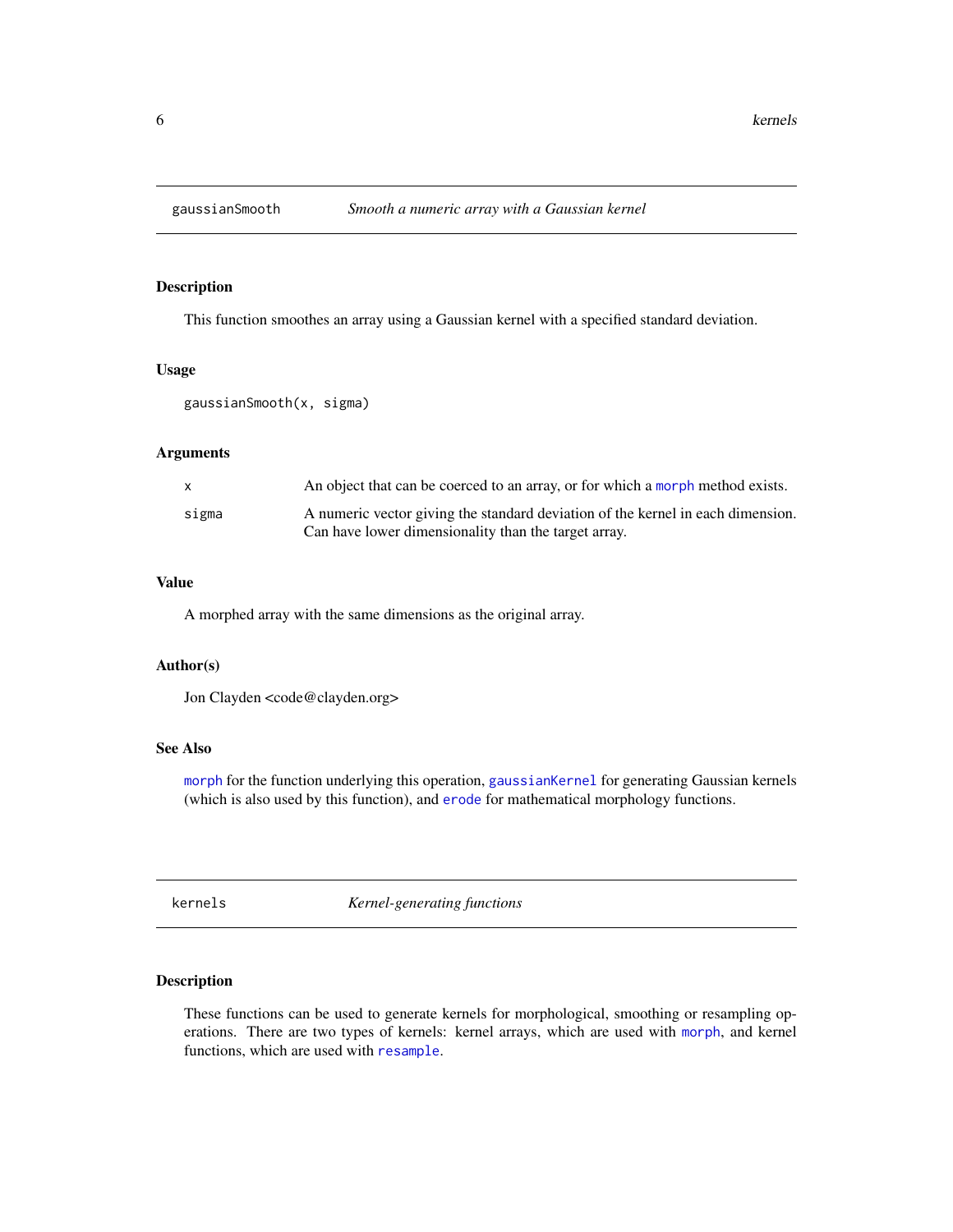#### kernels **7**

### Usage

```
isKernel(object)
kernelArray(values)
isKernelArray(object)
shapeKernel(width, dim = length(width), type = c("box","disc","diamond"),
   binary = TRUE, normalised = FALSE)
gaussianKernel(sigma, dim = length(sigma), size = 6*sigma, normalised = TRUE)
kernelFunction(name = c("box","triangle","mitchell-netravali"), ...)
isKernelFunction(object)
boxKernel()
triangleKernel()
```

```
mitchellNetravaliKernel(B = 1/3, C = 1/3)
mnKernel(B = 1/3, C = 1/3)
```
#### Arguments

| Any object.                                                                                                                                                                                                                                            |
|--------------------------------------------------------------------------------------------------------------------------------------------------------------------------------------------------------------------------------------------------------|
| A numeric vector or array, containing the values of the kernel array.                                                                                                                                                                                  |
| A numeric vector giving the width of the shape in each dimension, in array<br>elements. Does not need to be integer-valued, or equal for all dimensions. Will<br>be recycled to length dim if that parameter is also specified.                        |
| A numeric vector giving the standard deviation of the underlying Gaussian dis-<br>tribution in each dimension, in array elements. Does not need to be equal for all<br>dimensions. Will be recycled to length dim if that parameter is also specified. |
| An integer value giving the dimensionality of the kernel. Defaults to the length<br>of width or sigma.                                                                                                                                                 |
| A numeric vector giving the width of the kernel in each dimension, which will be<br>rounded up to the nearest odd integer. Defaults to four times the corresponding<br>sigma value.                                                                    |
| A string giving the type of shape to produce. In one dimension, these shapes are<br>all equivalent.                                                                                                                                                    |
| If FALSE, the value of the kernel at each point represents the proportion of the<br>array element within the shape. If TRUE, these values are binarised to be 1 if at<br>least half of the element is within the shape, and 0 otherwise.               |
| If TRUE, the sum of non-missing elements of the kernel will be unity. Note that<br>this is the default for gaussianKernel, but not for shapeKernel.                                                                                                    |
| A string giving the name of the kernel function required.                                                                                                                                                                                              |
| Parameters for the kernel function.                                                                                                                                                                                                                    |
| Mitchell-Netravali coefficients, each of which must be between 0 and 1.                                                                                                                                                                                |
|                                                                                                                                                                                                                                                        |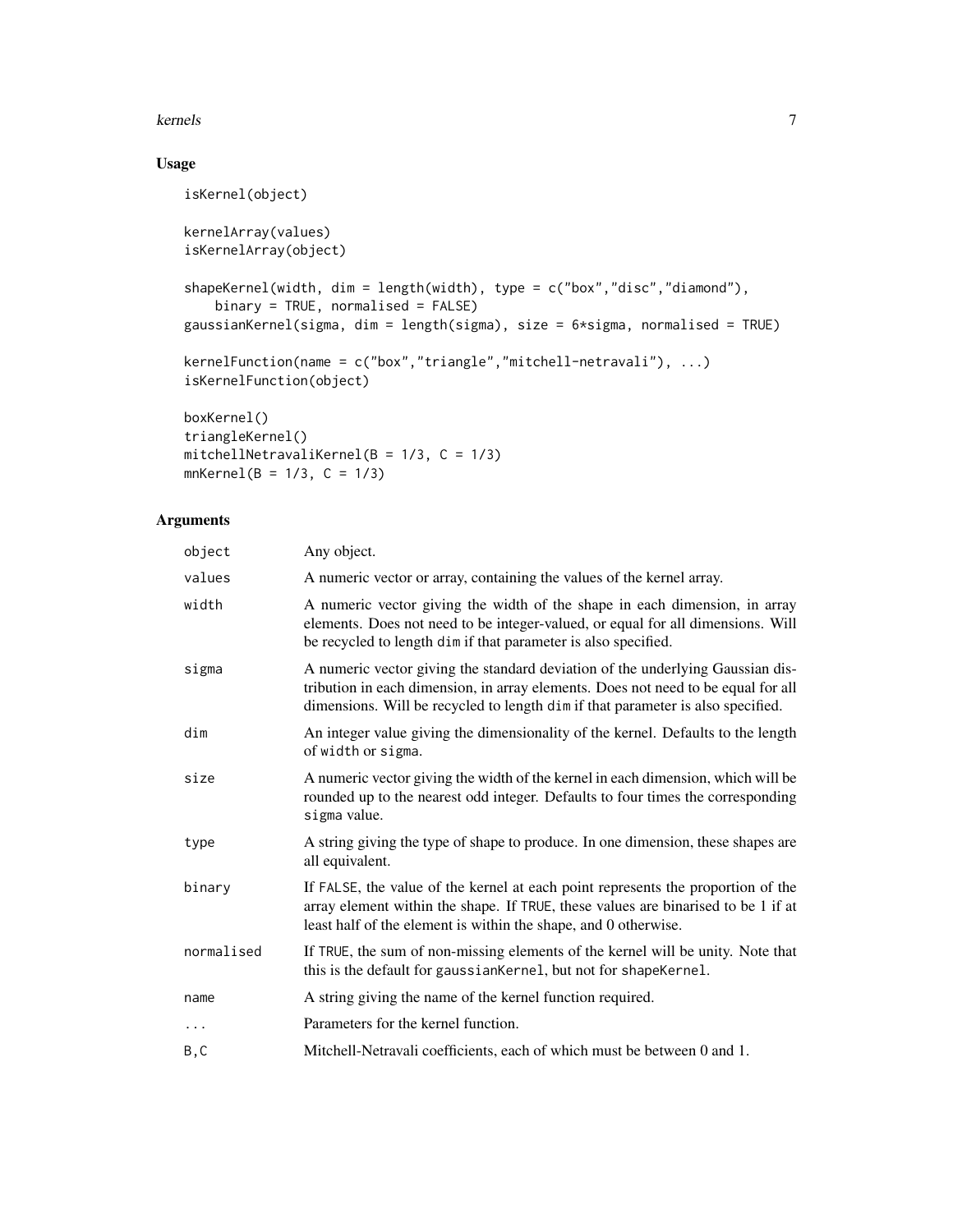#### <span id="page-7-0"></span>Details

There are two forms of kernel used by this package. Kernel arrays, otherwise known in mathematical morphology as structuring elements, are numeric arrays with class kernelArray. They are defined on a grid of odd width, and are used by [morph](#page-8-1) and related functions. Kernel functions, by contrast, are represented in R as a list containing a name and, optionally, some parameters. The real implementation is in C++. They are defined everywhere within the support of the kernel, and are used by [resample](#page-11-1) and friends. The key distinction is in whether the kernel will always be centred exactly on the location of an existing value in the data (for kernel arrays) or not (for kernel functions).

The kernelArray and kernelFunction functions create objects of the corresponding classes, while isKernelArray and isKernelFunction test for them. In addition, isKernel returns TRUE if its argument is of either kernel class.

The remaining functions generate special-case kernels: shapeKernel generates arrays with nonzero elements in a box, disc or diamond shape for use with [morphology](#page-9-2) functions; gaussianKernel generates Gaussian coefficients and is used by [gaussianSmooth](#page-5-3); boxKernel is used for "nearest neighbour" resampling, and triangleKernel for linear, bilinear, etc. The Mitchell-Netravali kernel, a.k.a. BC-spline, is based on a family of piecewise-cubic polynomial functions, with support of four times the pixel separation in each dimension. The default parameters are the ones recommended by Mitchell and Netravali as a good trade-off between various artefacts, but other wellknown special cases include B=1, C=0 (the cubic B-spline) and B=0, C=0.5 (the Catmull-Rom spline). mnKernel is a shorter alias for mitchellNetravaliKernel.

#### Value

For isKernel, isKernelArray and isKernelFunction, a logical value. For kernelArray, shapeKernel and gaussianKernel, a kernel array. For kernelFunction, boxKernel, triangleKernel, mitchellNetravaliKernel and mnKernel, a kernel function.

#### Author(s)

Jon Clayden <code@clayden.org>

#### References

The Mitchell-Netravali kernel is described in the following paper.

D.P. Mitchell & A.N. Netravali (1988). Reconstruction filters in computer graphics. Computer Graphics 22(4):221-228.

#### See Also

[morph](#page-8-1) for general application of kernel arrays to data, [morphology](#page-9-2) for mathematical morphology functions, [resample](#page-11-1) for resampling, and gaussian Smooth for smoothing. Also see sample Kernel Function for kernel sampling and plotting.

#### Examples

```
shapeKernel(c(3,5), type="diamond")
gaussianKernel(c(0.3,0.3))
mnKernel()
```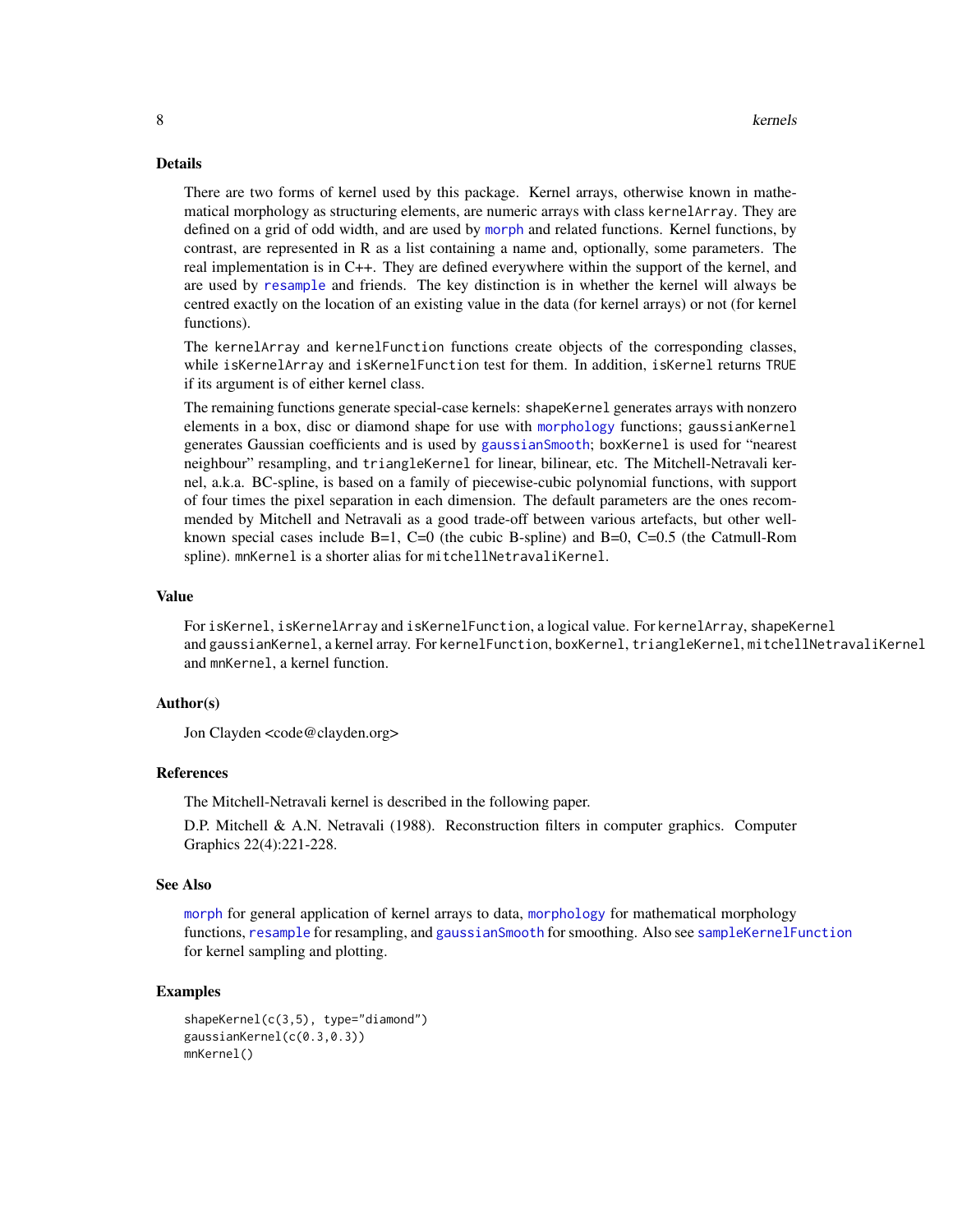<span id="page-8-1"></span><span id="page-8-0"></span>

#### Description

The morph function applies a kernel to a target array. Optionally, applying the kernel to a particular array element can be made conditional on its value, or the number of nonzero immediate neighbours that it has. The morph function is (S3) generic.

#### Usage

```
morph(x, kernel, ...)
## Default S3 method:
morph(x, kernel, operator = c("+","-","*","i","1","0"),
   merge = c("sum","min","max","mean","median"), value = NULL,
   valueNot = NULL, nNeighbours = NULL, nNeighboursNot = NULL, ...)
```
### Arguments

| X              | Any object. For the default method, this must be coercible to an array.                                                                                                                                                                                                                                                                     |
|----------------|---------------------------------------------------------------------------------------------------------------------------------------------------------------------------------------------------------------------------------------------------------------------------------------------------------------------------------------------|
| kernel         | An object representing the kernel to be applied, which must be coercible to an<br>array. It must have odd width in all dimensions, but does not have to be isotropic<br>in size. The kernel's dimensionality may be less than that of the target array, x.<br>See kernels for kernel-generating functions.                                  |
| operator       | The operator applied elementwise within the kernel, as a function of the original<br>image value and the kernel value. Arithmetic operators are as usual; "i" is the<br>identity operator, where every value within the kernel will be included as-is; and<br>1 and 0 include a 1 or 0 for each element within the kernel's nonzero region. |
| merge          | The operator applied to combine the elements into a final value for the centre<br>pixel. All have their usual meanings.                                                                                                                                                                                                                     |
| value          | An optional vector of values in the target array for which to apply the kernel.<br>Takes priority over valueNot if both are specified.                                                                                                                                                                                                      |
| valueNot       | An optional vector of values in the target array for which not to apply the kernel.                                                                                                                                                                                                                                                         |
| nNeighbours    | An optional numeric vector giving allowable numbers of nonzero neighbours<br>(including diagonal neighbours) for array elements where the kernel will be ap-<br>plied. Takes priority over nNeighboursNot if both are specified.                                                                                                            |
| nNeighboursNot | An optional numeric vector giving nonallowable numbers of nonzero neigh-<br>bours (including diagonal neighbours) for array elements where the kernel will<br>be applied.                                                                                                                                                                   |
| .              | Additional arguments to methods.                                                                                                                                                                                                                                                                                                            |

#### Value

A morphed array with the same dimensions as the original array.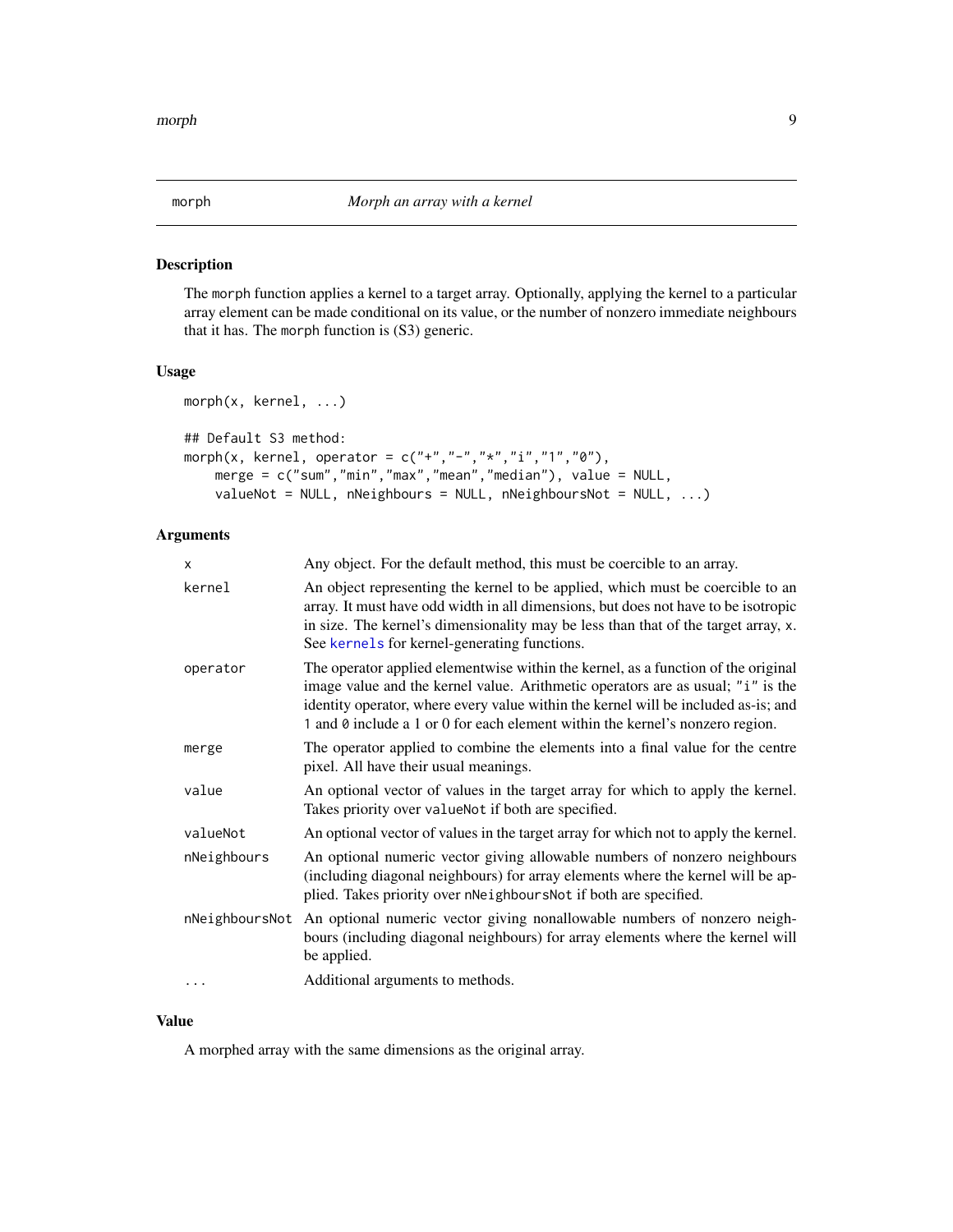#### Author(s)

Jon Clayden <code@clayden.org>

#### See Also

[kernels](#page-5-1) for kernel-generating functions, and [morphology](#page-9-2) for more specific mathematical morphology functions. [gameOfLife](#page-3-2) shows how this function can be used for non-morphological purposes, in that case to power a cellular automaton. See also the kernel and kernapply functions in the stats package, particularly if you want to smooth time series.

<span id="page-9-2"></span>morphology *Standard mathematical morphology operations*

#### <span id="page-9-1"></span>Description

These functions provide standard mathematical morphology operations, which can be applied to array data with any number of dimensions. Binary and greyscale morphology is supported.

#### Usage

```
erode(x, kernel)
dilate(x, kernel)
opening(x, kernel)
closing(x, kernel)
```
#### Arguments

| X      | An object that can be coerced to an array, or for which a morph method exists.                                |
|--------|---------------------------------------------------------------------------------------------------------------|
| kernel | An array representing the kernel to be used. See shape Kernel for functions to<br>generate a suitable kernel. |

#### Details

The erode function uses the kernel as an eraser, centring it on each zero-valued pixel, which has the effect of eroding the extent of nonzero areas. Dilation has the opposite effect, extending the nonzero regions in the array. Opening is an erosion followed by a dilation, and closing is a dilation followed by an erosion, using the same kernel in both cases.

If the kernel has only one unique nonzero value, it is described as "flat". For a flat kernel, the erosion is the minimum value of x within the nonzero region of kernel. For a nonflat kernel, this becomes minimum value of  $x -$  kernel. Dilation is the opposite operation, taking the maximum within the kernel.

#### Value

A morphed array with the same dimensions as the original array.

<span id="page-9-0"></span>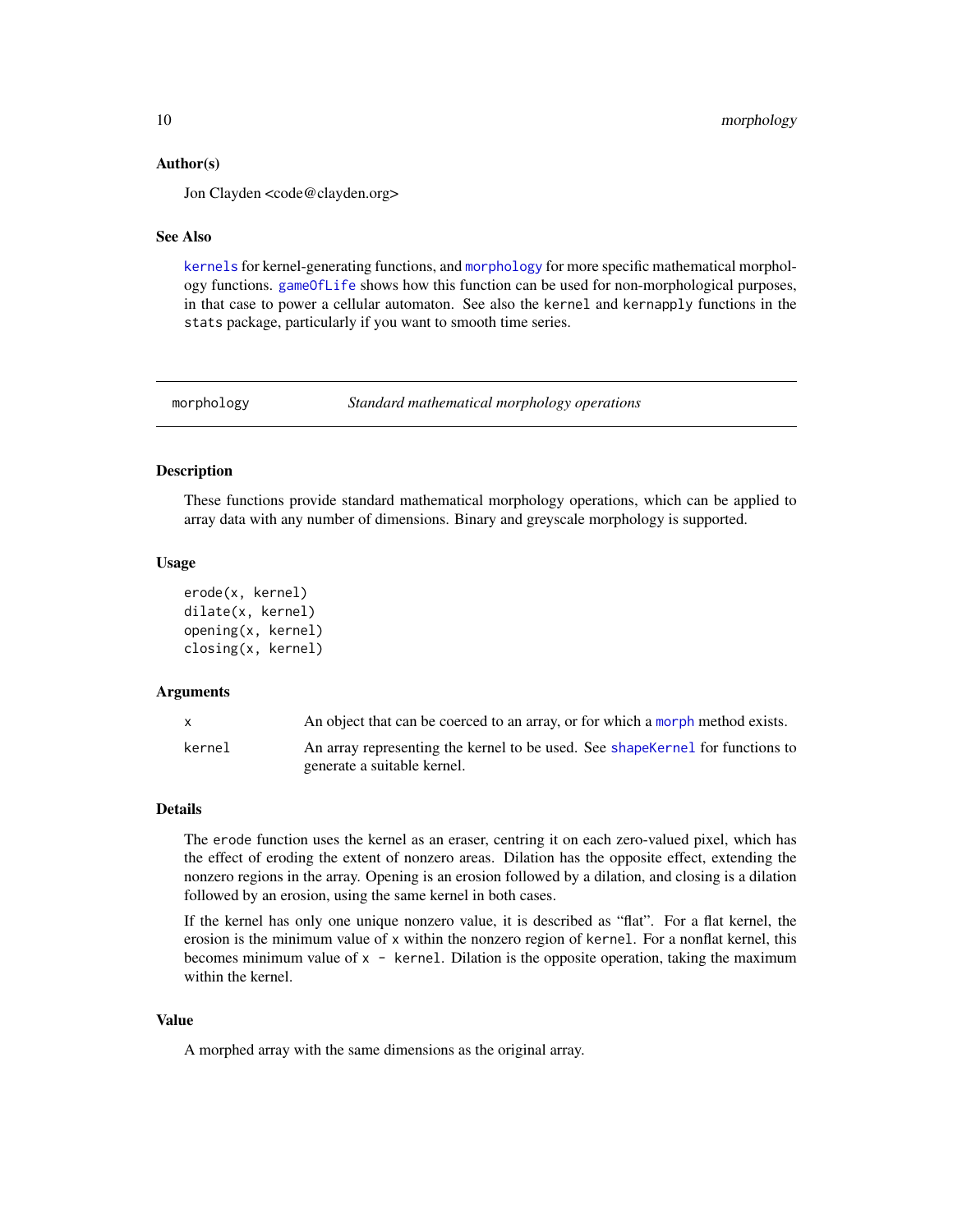#### <span id="page-10-0"></span>neighbourhood 11

#### Author(s)

Jon Clayden <code@clayden.org>

#### See Also

[morph](#page-8-1) for the function underlying all of these operations, [kernels](#page-5-1) for kernel-generating functions, [binarise](#page-1-1) for binarising an array, and [gaussianSmooth](#page-5-3) for smoothing. The EBImage Bioconductor package also supplies functions to perform these operations, and may be slightly faster, but only works in two dimensions.

#### Examples

```
x \leftarrow c(0, 0, 1, 0, 0, 0, 1, 1, 1, 0, 0)k \leq c(1,1,1)erode(x,k)
dilate(x,k)
```
#### neighbourhood *Get neighbourhood information for an array*

#### Description

This function provides information about the structure of a neighbourhood of a given width within a specified array.

#### Usage

neighbourhood(x, width)

#### Arguments

|       | An object that can be coerced to an array.                                     |
|-------|--------------------------------------------------------------------------------|
| width | A vector giving the width of the neighbourhood in each dimension, which will   |
|       | be recycled if necessary. Must not be greater than the size of the array. Even |
|       | values are rounded up to the next odd integer.                                 |

#### Value

A list with the following elements.

| widths  | The width of the neighbourhood along each dimension. Currently all elements<br>of this vector will be the same. |
|---------|-----------------------------------------------------------------------------------------------------------------|
| size    | The number of pixels within the neighbourhood.                                                                  |
| locs    | A matrix giving the coordinates of each neighbourhood pixel, relative to the<br>centre pixel, one per row.      |
| offsets | Vector offsets of the neighbourhood values within x.                                                            |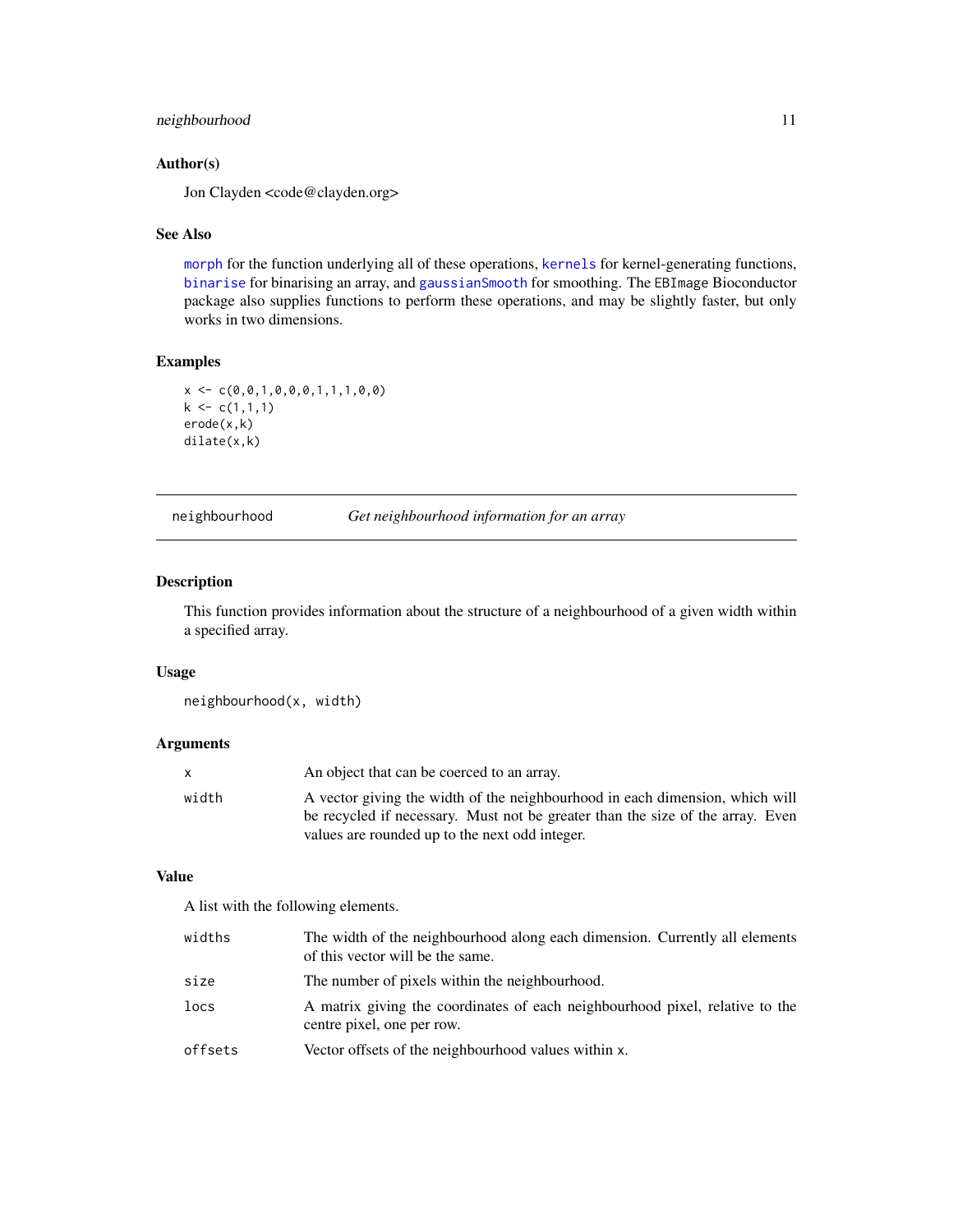<span id="page-11-0"></span>12 resample

#### Author(s)

Jon Clayden <code@clayden.org>

<span id="page-11-1"></span>resample *Resample an array*

#### Description

The resample function uses a kernel function to resample a target array. This can be thought of as a generalisation of array indexing which allows fractional indices. It is (S3) generic. The rescale function is an alternative interface for the common case where the image is being scaled to a new size.

#### Usage

```
resample(x, points, kernel, ...)
## Default S3 method:
resample(x, points, kernel, pointType = c("auto","general","grid"), ...)
rescale(x, factor, kernel, ...)
```
#### Arguments

| $\mathsf{x}$ | Any object. For the default method, this must be coercible to an array.                                                                      |
|--------------|----------------------------------------------------------------------------------------------------------------------------------------------|
| points       | Either a matrix giving the points to sample at, one per row, or a list giving the<br>locations on each axis, which will be made into a grid. |
| kernel       | A kernel function object, used to provide coefficients for each resampled value,<br>or the name of one.                                      |
| pointType    | A string giving the type of the point specification being used. Usually can be<br>left as "auto".                                            |
| factor       | A vector of scale factors, which will be recycled to the dimensionality of x.                                                                |
| $\ddots$     | Additional options, such as kernel parameters.                                                                                               |

#### Value

If a generalised sampling scheme is used (i.e. with points a matrix), the result is a vector of sampled values. For a grid scheme (i.e. with points a list, including for rescale), it is a resampled array.

#### Author(s)

Jon Clayden <code@clayden.org>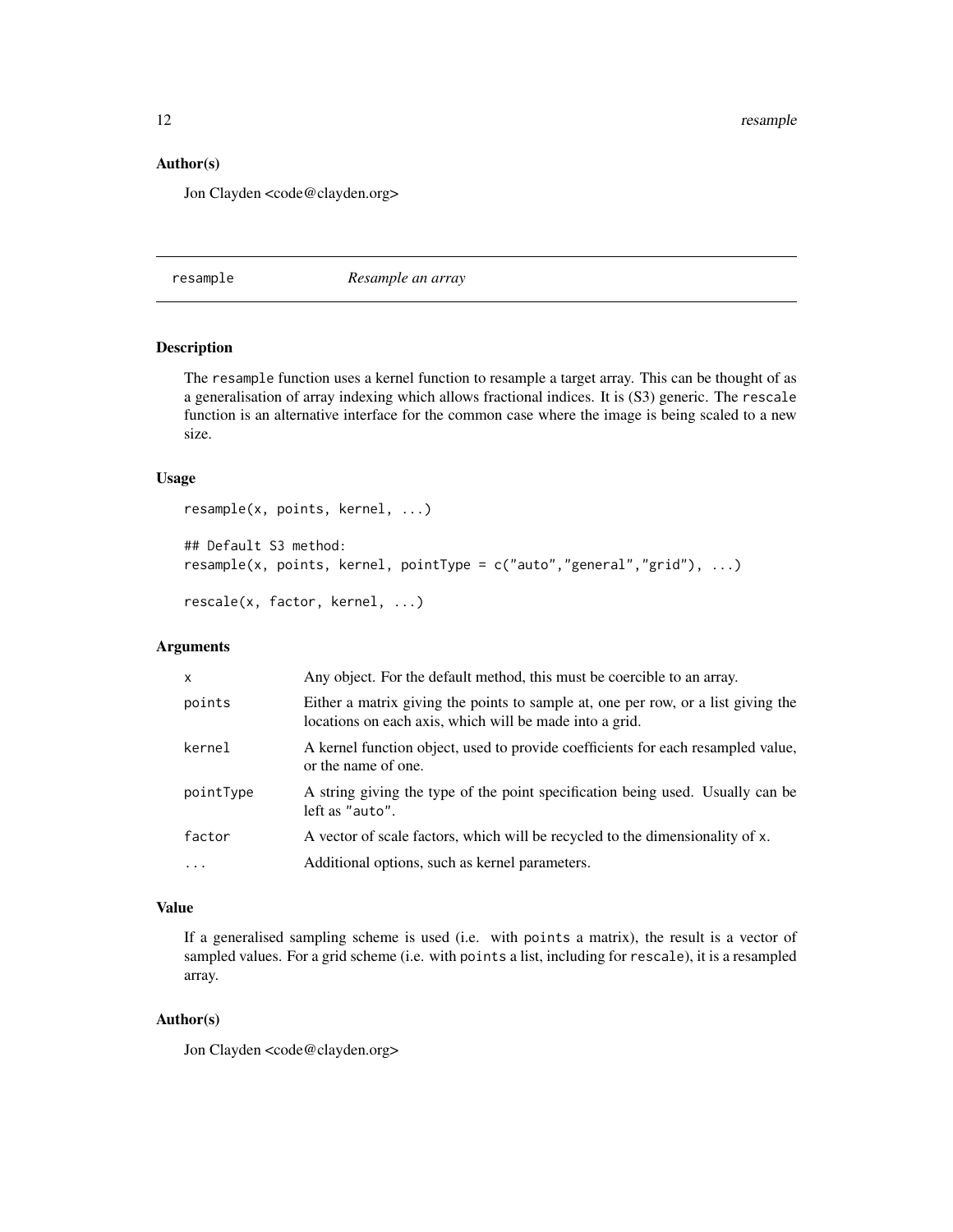#### <span id="page-12-0"></span>sampleKernelFunction 13

#### See Also

[kernels](#page-5-1) for kernel-generating functions.

#### Examples

```
resample(c(0,0,1,0,0), seq(0.75,5.25,0.5), triangleKernel())
```
<span id="page-12-1"></span>sampleKernelFunction *Sampling and plotting kernels*

#### Description

These functions can be used to sample and plot kernel profiles.

#### Usage

```
sampleKernelFunction(kernel, values)
## S3 method for class 'kernelFunction'
plot(x, y, xlim = c(-2, 2), lw = 2, col = "red", ...)## S3 method for class 'kernelArray'
plot(x, y, axis = 1, lwd = 2, col = "red", ...)
```
#### Arguments

| kernel       | A kernel function object.                                                                                                       |
|--------------|---------------------------------------------------------------------------------------------------------------------------------|
| values       | A vector of values to sample the function at. These are in units of pixels, with<br>zero representing the centre of the kernel. |
| $\mathsf{x}$ | A kernel object of the appropriate class.                                                                                       |
| y            | Ignored.                                                                                                                        |
| xlim         | The limits of the range used to profile the kernel.                                                                             |
| lwd          | The line width to use for the kernel profile.                                                                                   |
| col          | The line colour to use for the kernel profile.                                                                                  |
| axis         | The axis to profile along.                                                                                                      |
| .            | Additional plot parameters.                                                                                                     |

#### Value

For sampleKernelFunction a vector of kernel values at the locations requested. The plot methods are called for their side-effects.

#### Author(s)

Jon Clayden <code@clayden.org>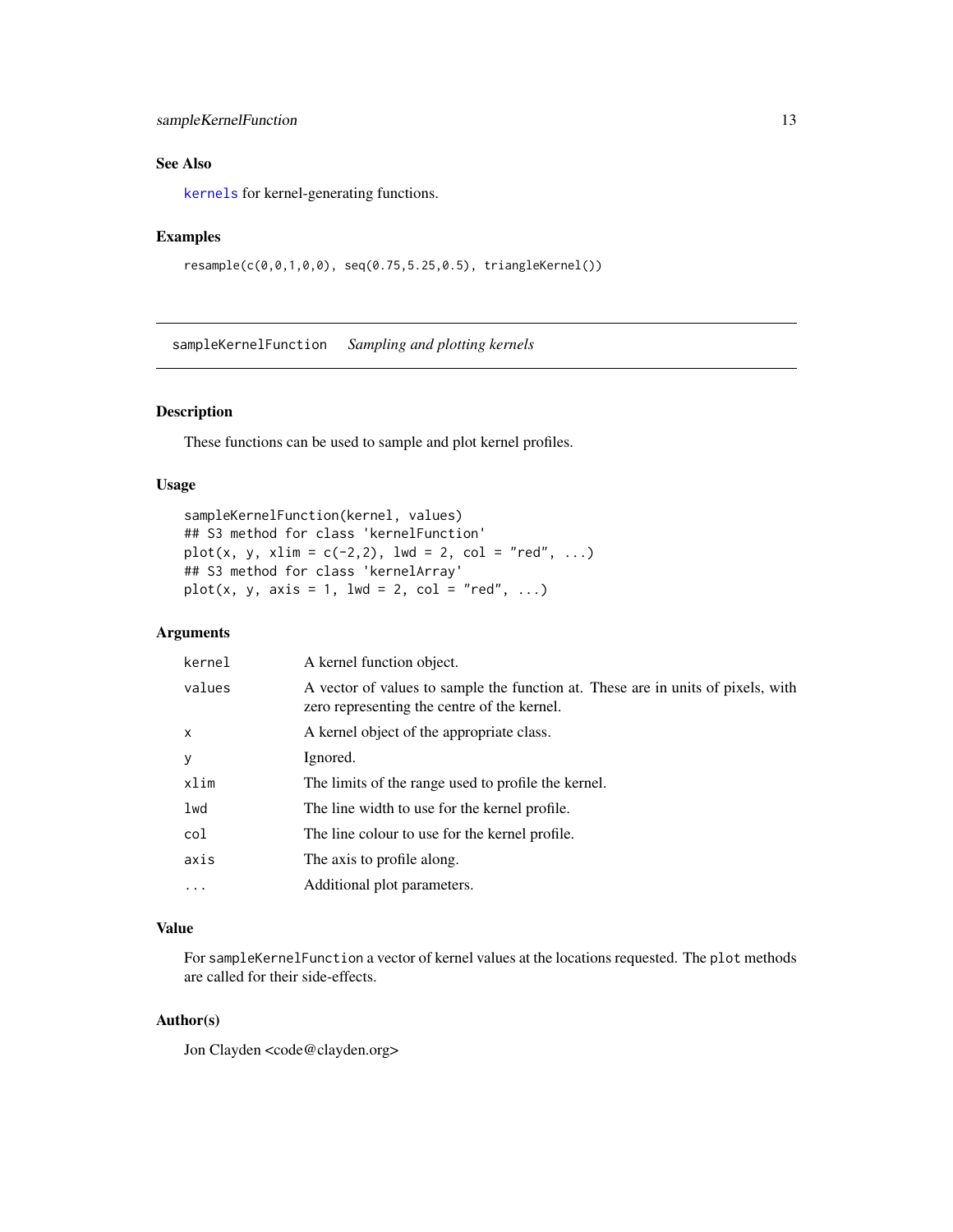### <span id="page-13-0"></span>See Also

[kernels](#page-5-1) for kernel-generating functions.

### Examples

```
sampleKernelFunction(mnKernel(), -2:2)
plot(mnKernel())
```